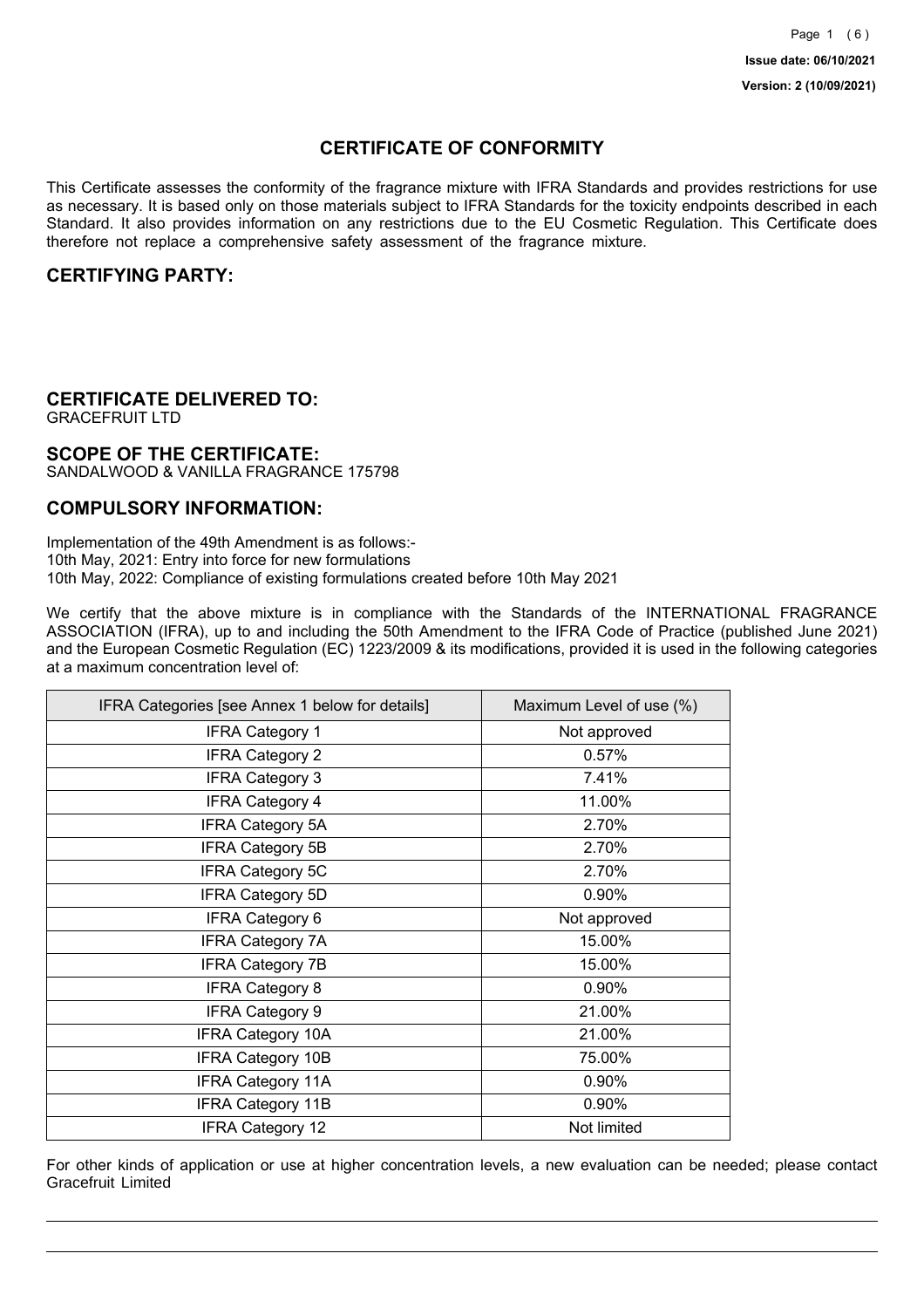## **EU COSMETIC INFORMATION:**

We certify that the above mixture is in compliance with the EU Cosmetic Regulation 1223/2009 and its amendments, provided it is used in the following applications at a maximum concentration level of:

| <b>Cosmetic Application</b>      | Maximum Level of use (%) |
|----------------------------------|--------------------------|
| Fine Fragrance                   | 2.00%                    |
| Eau de Toilette                  | 2.00%                    |
| Fragrancing cream                | 2.00%                    |
| Rinse off cosmetic products      | 2.00%                    |
| Other leave-on cosmetic products | 2.00%                    |
| Oral products                    | Not approved             |

Regulatory Affairs Department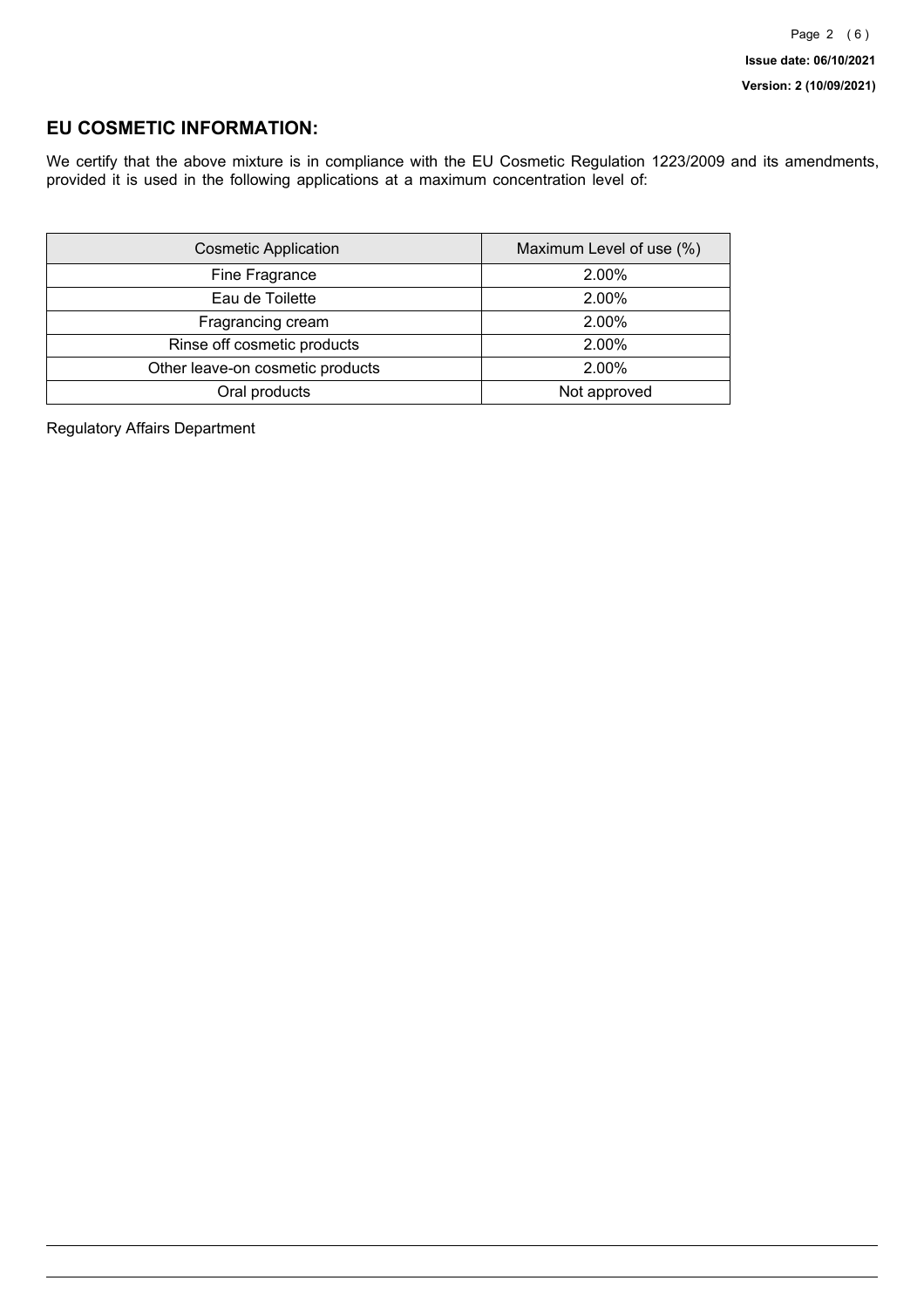### **ANNEX 1**

Below is an extract of information provided by IFRA in relation to types of application present in each IFRA Category. Additional information about IFRA Categories can be found in the Guidance to IFRA Standards, issued by IFRA.

| <b>IFRA Category</b>     | Product Type                                                                                                                                                                                                                                                                                                                                                                                                                                                                                                                                                                                                                                                                                                                                                                                                                                                                                                                                 |
|--------------------------|----------------------------------------------------------------------------------------------------------------------------------------------------------------------------------------------------------------------------------------------------------------------------------------------------------------------------------------------------------------------------------------------------------------------------------------------------------------------------------------------------------------------------------------------------------------------------------------------------------------------------------------------------------------------------------------------------------------------------------------------------------------------------------------------------------------------------------------------------------------------------------------------------------------------------------------------|
| IFRA Category 1          | Products applied to the lips: Lip products e.g. lipstick, lip balm; Childrens toys                                                                                                                                                                                                                                                                                                                                                                                                                                                                                                                                                                                                                                                                                                                                                                                                                                                           |
| <b>IFRA Category 2</b>   | Products applied to the axillae: Deodorant and antiperspirant products of all types; Body sprays/mists                                                                                                                                                                                                                                                                                                                                                                                                                                                                                                                                                                                                                                                                                                                                                                                                                                       |
| <b>IFRA Category 3</b>   | Products applied to the face/body using fingertips: Eye products e.g. eye make-up, eye moisturizer; Facial<br>make-up; Make-up remover; Nose pore strips; Wipes for face, neck, hands, body; Facial masks; Body<br>and face paint                                                                                                                                                                                                                                                                                                                                                                                                                                                                                                                                                                                                                                                                                                            |
| <b>IFRA Category 4</b>   | Products related to fine fragrance: Hydroalcoholic and non-hydroalcoholic fine fragrance of all types e.g.<br>Eau de Toilette, Parfum, Cologne, solid perfume, fragrancing cream, aftershaves of all types; Ingredients<br>of perfume and fragrance mixtures for cosmetic kits; Scent pads; Scent strips                                                                                                                                                                                                                                                                                                                                                                                                                                                                                                                                                                                                                                     |
| <b>IFRA Category 5A</b>  | Body lotion products applied to the body using the hands (palms), primarily leave on: Foot care products<br>e.g. creams, powders; Insect repellent for application to the skin; All powders and talc (excluding baby<br>powders and talc)                                                                                                                                                                                                                                                                                                                                                                                                                                                                                                                                                                                                                                                                                                    |
| IFRA Category 5B         | Face moisturizer products applied to the face using the hands (palms), primarily leave on: Facial toner;<br>Facial moisturizers and creams                                                                                                                                                                                                                                                                                                                                                                                                                                                                                                                                                                                                                                                                                                                                                                                                   |
| <b>IFRA Category 5C</b>  | Hand cream products applied to the hands using the hands (palms), primarily leave on: Hand cream; Nail<br>care products including cuticle creams; Hand sanitizers                                                                                                                                                                                                                                                                                                                                                                                                                                                                                                                                                                                                                                                                                                                                                                            |
| <b>IFRA Category 5D</b>  | Baby creams, baby oils and baby talc: Baby cream/lotion, baby oil, baby powders and talc                                                                                                                                                                                                                                                                                                                                                                                                                                                                                                                                                                                                                                                                                                                                                                                                                                                     |
| IFRA Category 6          | Products with oral and lip exposure: Toothpaste; Mouthwash, including breath sprays; Toothpowder,<br>strips, mouthwash tablets                                                                                                                                                                                                                                                                                                                                                                                                                                                                                                                                                                                                                                                                                                                                                                                                               |
| <b>IFRA Category 7A</b>  | Rinse-off products applied to the hair with some hand contact: Hair permanent or other hair chemical<br>treatments (rinse-off) e.g. relaxers, including rinse-off hair dyes                                                                                                                                                                                                                                                                                                                                                                                                                                                                                                                                                                                                                                                                                                                                                                  |
| <b>IFRA Category 7B</b>  | Leave-on products applied to the hair with some hand contact: Hair sprays of all types e.g. pumps,<br>aerosol sprays; Hair styling aids non sprays e.g. mousse, leave- on conditioners; Hair permanent or other<br>hair chemical treatments (leave-on) e.g. relaxers, including leave-on hair dyes; Shampoo - Dry (waterless<br>shampoo); Hair deodorizer                                                                                                                                                                                                                                                                                                                                                                                                                                                                                                                                                                                    |
| <b>IFRA Category 8</b>   | Products with significant anogenital exposure: Intimate wipes; Tampons; Baby wipes; Toilet paper (wet)                                                                                                                                                                                                                                                                                                                                                                                                                                                                                                                                                                                                                                                                                                                                                                                                                                       |
| IFRA Category 9          | Products with body and hand exposure, primarily rinse off: Bar soap; Liquid soap; Shampoo of all type;<br>Conditioner (rinse-off); Body washes and shower gels of all types; Baby wash, bath, shampoo; Bath gels,<br>foams, mousses, salts, oils and other products added to bathwater; Cleanser for face (rinse-off); Shaving<br>creams of all types e.g. stick, gels, foams; All depilatories (including facial) and waxes for mechanical hair<br>removal; Foot care products (feet are placed in a bath for soaking); Shampoos for pets                                                                                                                                                                                                                                                                                                                                                                                                   |
| <b>IFRA Category 10A</b> | Household care excluding aerosol / spray products: Hand wash laundry detergent; Laundry pre-treatment<br>of all types e.g. paste, sprays, sticks; Machine laundry detergents with skin contact e.g. liquids, powders;<br>Fabric softeners of all types including fabric softener sheets; Ironing water; Hand dishwashing detergent;<br>Hard surface cleaners of all types e.g. bathroom, kitchen cleansers, furniture polish; Toilet seat wipes;<br>Household cleaning products, other types including fabric cleaners, carpet cleaners, furniture polishes<br>sprays and wipes, stain removers, treatment products for textiles e.g. starch sprays; Floor wax; Dry<br>cleaning kits; Fragranced oil for lamp ring, reed diffusers, pot-pourri, liquid refills for air fresheners (non-<br>cartridge systems), etc.                                                                                                                          |
| <b>IFRA Category 10B</b> | Household aerosol/spray products: Animal sprays applied to animals; Air freshener sprays, manual,<br>including aerosol and pump; Aerosol/spray insecticides                                                                                                                                                                                                                                                                                                                                                                                                                                                                                                                                                                                                                                                                                                                                                                                  |
| <b>IFRA Category 11A</b> | Products with intended skin contact but minimal transfer of fragrance to skin from inert substrate without<br>UV exposure: Feminine hygiene conventional pads, liners, interlabial pads; Diapers (baby and adult);<br>Adult incontinence pant, pad; Toilet paper (dry)                                                                                                                                                                                                                                                                                                                                                                                                                                                                                                                                                                                                                                                                       |
| <b>IFRA Category 11B</b> | Products with intended skin contact but minimal transfer of fragrance to skin from inert substrate with<br>potential UV exposure: Tights with moisturizers; Scented socks, gloves; Facial tissues (dry tissues);<br>Napkins; Paper towels; Wheat bags; Facial masks (paper/protective) e.g. surgical masks not used as<br>medical device; Fertilizers, solid (pellet or powder)                                                                                                                                                                                                                                                                                                                                                                                                                                                                                                                                                              |
| <b>IFRA Category 12</b>  | Products not intended for direct skin contact, minimal or insignificant transfer to skin: Candles of all types;<br>Laundry detergents for machine wash with minimal skin contact (e.g. Liquid tabs, pods); Automated air<br>fresheners and fragrancing of all types e.g. concentrated aerosol with metered doses, plug-ins, electrical,<br>incense, liquid refills (cartridge); Air delivery systems; Cat litter; Cell phone cases; Deodorizers/maskers<br>not intended for skin contact e.g. fabric drying machine deodorizers, carpet powders; Fuels; Insecticides<br>e.g. mosquito coil, paper, electrical, for clothing, excluding aerosols/sprays; Joss sticks or incense sticks;<br>Dishwash detergent and deodorizers - for machine wash; Olfactive board games; Paints; Plastic articles<br>(excluding toys); Scratch and sniff; Scent pack; Scent delivery system (using dry air technology); Shoe<br>polishes; Rim blocks (Toilet) |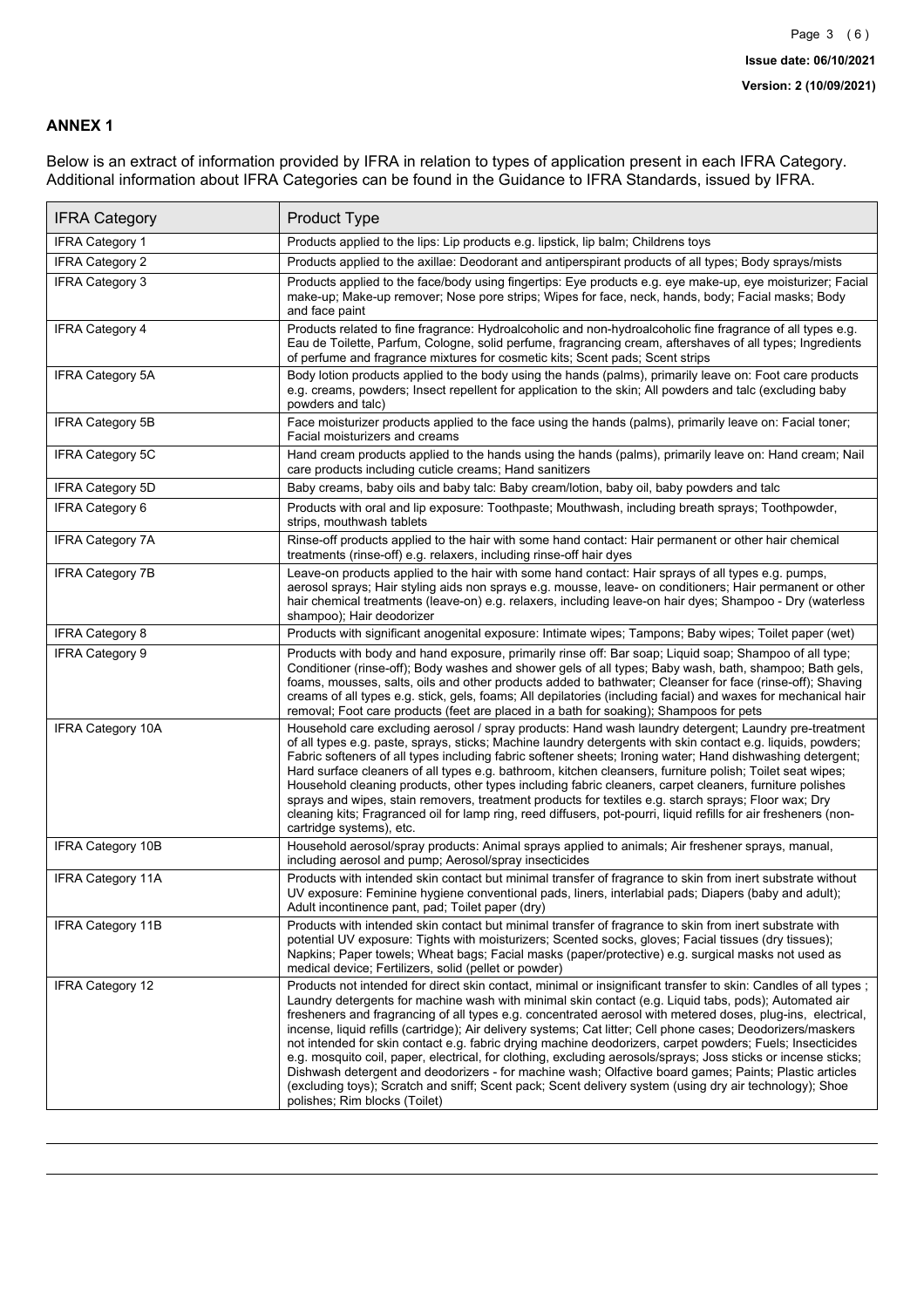## **IFRA CONFORMITY CERTIFICATE**

### **Customer: GRACEFRUIT LTD**

### **Product: SANDALWOOD & VANILLA FRAGRANCE 175798**

We certify that the above item is in compliance with the Standards of the INTERNATIONAL FRAGRANCE ASSOCIATION (IFRA - 48th Amendment / published June 2015), provided it is used in the following classes at a maximum concentration level of:

| IFRA classes [see annex for detail] | Maximum level of use (%) |
|-------------------------------------|--------------------------|
| <b>IFRA Class 1 Limit</b>           | Not approved             |
| IFRA Class 2 Limit                  | 1%                       |
| IFRA Class 3.A Limit                | 2%                       |
| <b>IFRA Class 3.B Limit</b>         | 2%                       |
| IFRA Class 3.C Limit                | 2%                       |
| IFRA Class 3.D Limit                | 2%                       |
| <b>IFRA Class 4.A Limit</b>         | 2%                       |
| <b>IFRA Class 4.B Limit</b>         | 2%                       |
| IFRA Class 4.C Limit                | 2%                       |
| IFRA Class 4.D Limit                | 2%                       |
| <b>IFRA Class 5 Limit</b>           | 2%                       |
| <b>IFRA Class 6 Limit</b>           | Not approved             |
| IFRA Class 7.A Limit                | 2%                       |
| <b>IFRA Class 7.B Limit</b>         | 2%                       |
| IFRA Class 8.A Limit                | 2%                       |
| IFRA Class 8.B Limit                | 2%                       |
| <b>IFRA Class 9.A Limit</b>         | 2%                       |
| <b>IFRA Class 9.B Limit</b>         | 2%                       |
| IFRA Class 9.C Limit                | 2%                       |
| IFRA Class 10.A Limit               | 2%                       |
| IFRA Class 10.B Limit               | 2%                       |
| <b>IFRA Class 11 Limit</b>          | 100%                     |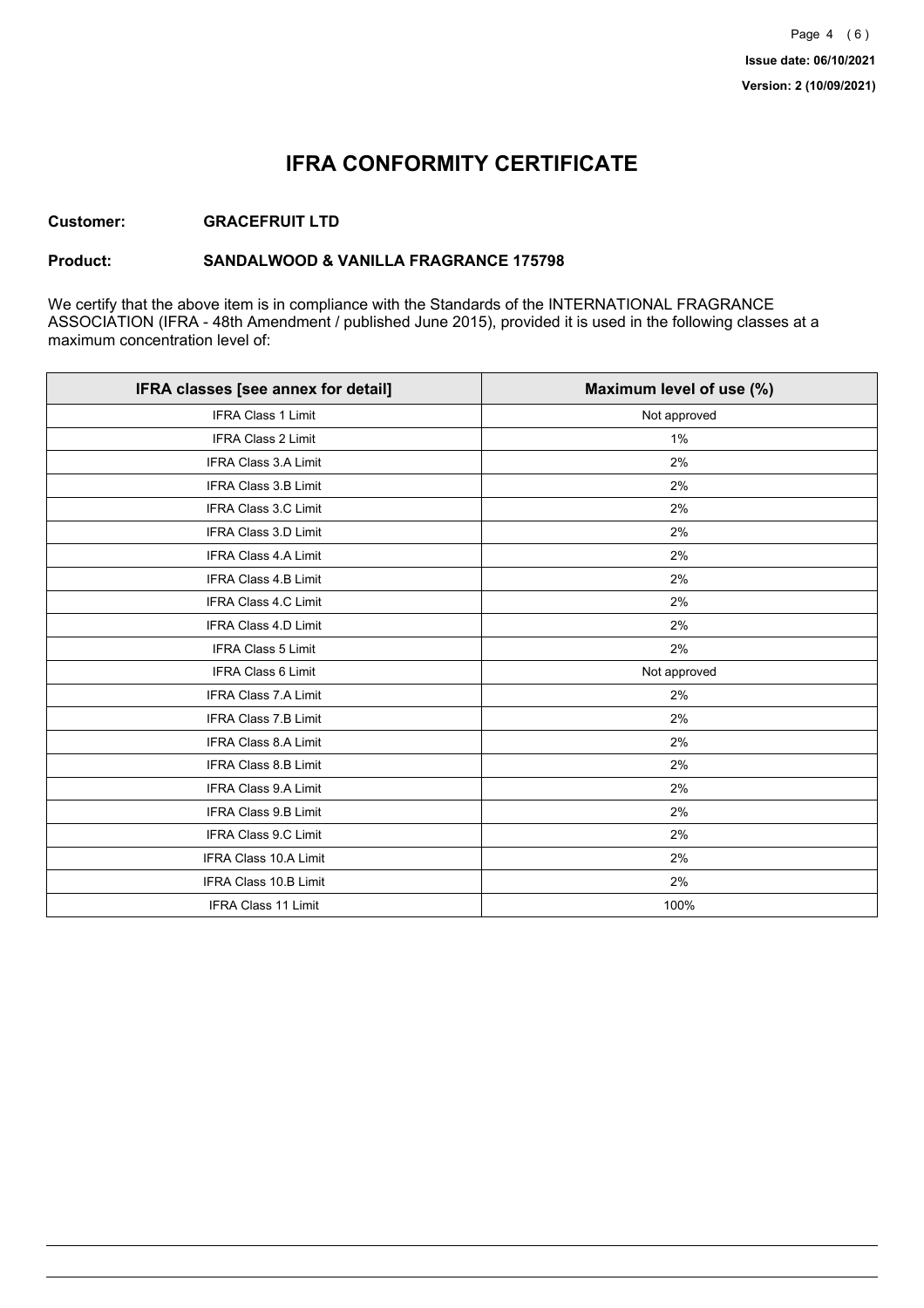# **IFRA CONFORMITY CERTIFICATE**

For other kinds of application or use at higher concentration levels, a new evaluation may be needed; please contact Gracefruit Limited.

The IFRA Standards regarding use restrictions are based on safety assessments by the Panel of Experts of the RESEARCH INSTITUTE FOR FRAGRANCE MATERIALS (RIFM) and are enforced by the IFRA Scientific Committee.

Evaluation of individual Fragrance ingredients is made according to the safety standards contained in the relevant section of the IFRA Code of Practice.

It is the ultimate responsibility of our customer to ensure the safety of the final product (containing this fragrance) by further testing if need be.

**Regulatory Affairs Department**